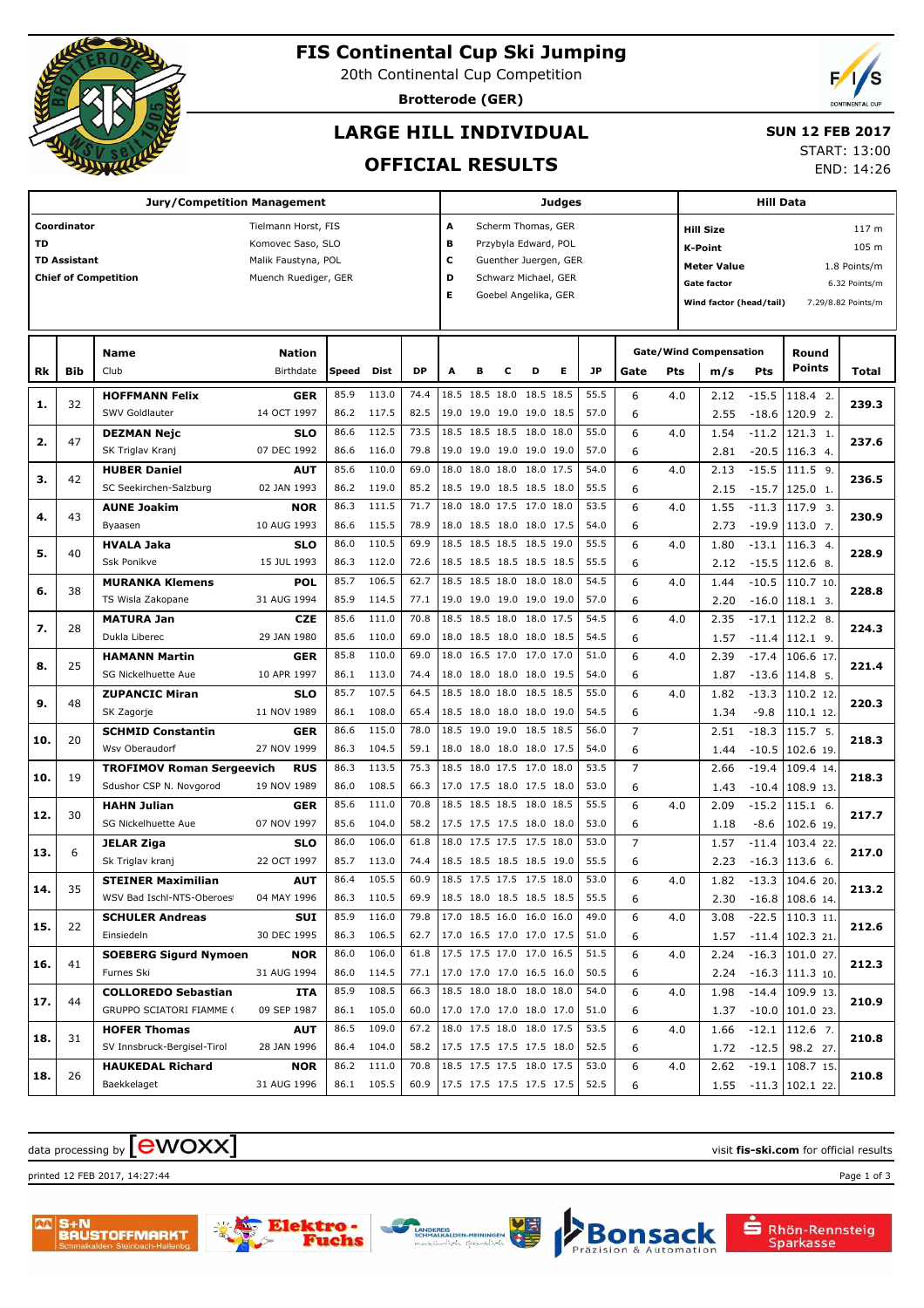

# **FIS Continental Cup Ski Jumping**

20th Continental Cup Competition

**Brotterode (GER)**



## **LARGE HILL INDIVIDUAL**

#### **SUN 12 FEB 2017**

### **OFFICIAL RESULTS**

| START: 13:00 |            |
|--------------|------------|
|              | END: 14:26 |

|           |            | <b>Name</b>                      | <b>Nation</b> |        |       |           |                          |   |   |                          |   |           | <b>Gate/Wind Compensation</b> |     |      |            | Round             |       |
|-----------|------------|----------------------------------|---------------|--------|-------|-----------|--------------------------|---|---|--------------------------|---|-----------|-------------------------------|-----|------|------------|-------------------|-------|
| <b>Rk</b> | <b>Bib</b> | Club                             | Birthdate     | lSpeed | Dist  | <b>DP</b> | A                        | в | C | D                        | Е | <b>JP</b> | Gate                          | Pts | m/s  | <b>Pts</b> | <b>Points</b>     | Total |
| 20.       | 13         | <b>MAKSIMOCHKIN Mikhail</b>      | <b>RUS</b>    | 86.7   | 108.0 | 65.4      |                          |   |   | 18.0 18.0 18.5 18.0 18.5 |   | 54.5      | $\overline{7}$                |     | 1.91 | $-13.9$    | 106.0 18.         | 209.8 |
|           |            | Sdushor CSP N. Novgorod Di       | 29 AUG 1993   | 86.0   | 107.5 | 64.5      | 18.0                     |   |   | 18.0 18.0 18.0 18.0      |   | 54.0      | 6                             |     | 2.01 | $-14.7$    | 103.8 18.         |       |
| 21.       | 15         | <b>BAER Moritz</b>               | <b>GER</b>    | 85.9   | 109.5 | 68.1      |                          |   |   | 18.5 18.0 18.0 17.5 17.5 |   | 53.5      | $\overline{7}$                |     | 2.52 | $-18.4$    | 103.2 23.         | 209.0 |
|           |            | SF Gmund-Duerenbach              | 16 MAY 1997   | 85.6   | 109.0 | 67.2      |                          |   |   | 18.5 18.0 18.0 18.0 18.0 |   | 54.0      | 6                             |     | 2.11 |            | $-15.4$ 105.8 16. |       |
| 22.       | 45         | <b>TOLLINGER Elias</b>           | <b>AUT</b>    | 86.6   | 100.5 | 51.9      |                          |   |   | 17.5 17.0 17.5 18.0 18.5 |   | 53.0      | 6                             | 4.0 | 1.51 | $-11.0$    | 97.9 30.          | 208.6 |
|           |            | SV Innsbruck-Bergisel-Tirol      | 25 MAR 1995   | 86.5   | 114.0 | 76.2      |                          |   |   | 19.0 19.0 19.0 19.0 19.0 |   | 57.0      | 6                             |     | 3.09 | $-22.5$    | 110.7 11          |       |
| 23.       | 27         | <b>BJERKEENGEN Fredrik</b>       | <b>NOR</b>    | 86.2   | 106.0 | 61.8      |                          |   |   | 18.0 17.5 17.5 18.0 18.0 |   | 53.5      | 6                             | 4.0 | 2.39 | $-17.4$    | 101.9 24.         | 207.8 |
|           |            | Kolbukameratene IL               | 11 NOV 1988   | 85.9   | 110.0 | 69.0      |                          |   |   | 18.0 18.0 18.0 18.5 18.0 |   | 54.0      | 6                             |     | 2.35 | $-17.1$    | $105.9$ 15.       |       |
| 24.       | 33         | <b>WOLNY Jakub</b>               | <b>POL</b>    | 86.3   | 106.5 | 62.7      |                          |   |   | 17.5 18.5 17.5 17.5 18.0 |   | 53.0      | 6                             | 4.0 | 2.00 | $-14.6$    | 105.1 19.         | 205.7 |
|           |            | LKS Klimczok Bystra              | 15 MAY 1995   | 86.3   | 107.0 | 63.6      | 18.0 18.0 18.0 18.0 17.5 |   |   |                          |   | 54.0      | 6                             |     | 2.33 | $-17.0$    | 100.6 24.         |       |
| 25.       | 17         | <b>FUCHS Tim</b>                 | <b>GER</b>    | 86.2   | 108.5 | 66.3      |                          |   |   | 18.0 18.0 17.0 18.0 17.5 |   | 53.5      | $\overline{7}$                |     | 2.80 | $-20.4$    | 99.4 28.          | 205.2 |
|           |            | SC Degenfeld                     | 03 AUG 1997   | 86.1   | 109.0 | 67.2      |                          |   |   | 18.0 18.0 18.0 18.5 17.5 |   | 54.0      | 6                             |     | 2.11 |            | $-15.4$ 105.8 16. |       |
| 26.       | 21         | <b>KARLEN Gabriel</b>            | <b>SUI</b>    | 85.7   | 110.0 | 69.0      |                          |   |   | 18.5 18.5 18.0 18.0 18.0 |   | 54.5      | $\overline{7}$                |     | 2.70 | $-19.7$    | 103.8 21          | 203.7 |
|           |            | Gstaad                           | 10 MAR 1994   | 85.7   | 105.5 | 60.9      | 17.5 17.5 17.5 18.0 18.0 |   |   |                          |   | 53.0      | 6                             |     | 1.92 | $-14.0$    | 99.9 26.          |       |
| 27.       | 18         | <b>BJOERENG Joacim Oedegaard</b> | <b>NOR</b>    | 86.5   | 112.0 | 72.6      |                          |   |   | 18.0 17.5 17.0 18.5 16.5 |   | 52.5      | $\overline{7}$                |     | 2.30 | $-16.8$    | 108.3 16.         | 202.0 |
|           |            | Roeykenhopp                      | 14 DEC 1995   | 86.3   | 103.0 | 56.4      | 17.0 17.0 17.5 17.5 17.5 |   |   |                          |   | 52.0      | 6                             |     | 2.01 | $-14.7$    | 93.7 29.          |       |
| 28.       | 14         | <b>KLUSEK Bartlomiej</b>         | <b>POL</b>    | 86.2   | 107.5 | 64.5      |                          |   |   | 18.0 18.0 17.5 17.0 17.5 |   | 53.0      | $\overline{7}$                |     | 2.19 | $-16.0$    | 101.5 25.         | 201.5 |
|           |            | LKS Klimczok Bystra              | 15 JAN 1993   | 85.8   | 107.5 | 64.5      |                          |   |   | 18.0 18.0 17.5 17.0 17.5 |   | 53.0      | 6                             |     | 2.40 | $-17.5$    | 100.0 25.         |       |
| 29.       | 24         | <b>KOZISEK Cestmir</b>           | <b>CZE</b>    | 86.1   | 106.5 | 62.7      |                          |   |   | 18.0 17.0 18.0 17.5 17.5 |   | 53.0      | 6                             | 4.0 | 2.89 | $-21.1$    | 98.6 29.          | 193.6 |
|           |            | LSK Lomnice nad Popelkou         | 09 NOV 1991   | 85.8   | 103.0 | 56.4      |                          |   |   | 18.5 17.5 17.5 18.0 18.0 |   | 53.5      | 6                             |     | 2.05 | $-14.9$    | 95.0 28.          |       |
| 30.       | 23         | <b>ROCH DUPLAND Thomas</b>       | <b>FRA</b>    | 85.9   | 107.5 | 64.5      |                          |   |   | 17.5 17.5 18.0 18.0 17.5 |   | 53.0      | 6                             | 4.0 | 2.77 | $-20.2$    | 101.3 26.         | 192.6 |
|           |            | Saint Gervais                    | 03 FEB 1996   | 86.1   | 103.0 | 56.4      | 17.5 17.0 17.5 18.0 17.5 |   |   |                          |   | 52.5      | 6                             |     | 2.42 | $-17.6$    | 91.3 30.          |       |

|     |                | Not qualified for final round |             |      |       |      |                          |  |  |      |                |     |      |         |      |
|-----|----------------|-------------------------------|-------------|------|-------|------|--------------------------|--|--|------|----------------|-----|------|---------|------|
| 31. | 37             | <b>BRESADOLA Davide</b>       | <b>ITA</b>  | 86.1 | 103.0 | 56.4 | 17.5 17.5 17.0 16.5 17.0 |  |  | 51.5 | 6              | 4.0 | 1.93 | $-14.1$ | 97.8 |
|     |                | C.S. ESERCITO                 | 10 SEP 1988 |      |       |      |                          |  |  |      |                |     |      |         |      |
| 32. | 29             | <b>SAKALA Filip</b>           | <b>CZE</b>  | 86.5 | 103.5 | 57.3 | 17.0 17.0 16.5 17.0 17.0 |  |  | 51.0 | 6              | 4.0 | 2.06 | $-15.0$ | 97.3 |
|     |                | Tj Frenstat pod radhostem     | 21 MAY 1996 |      |       |      |                          |  |  |      |                |     |      |         |      |
| 32. | 9              | <b>WASEK Pawel</b>            | <b>POL</b>  | 86.6 | 101.0 | 52.8 | 17.0 17.5 17.5 17.5 17.0 |  |  | 52.0 | $\overline{7}$ |     | 1.03 | $-7.5$  | 97.3 |
|     |                | WSS Wisla                     | 02 JUN 1999 |      |       |      |                          |  |  |      |                |     |      |         |      |
| 34. | 16             | <b>EGLOFF Luca</b>            | <b>SUI</b>  | 86.3 | 106.0 | 61.8 | 18.0 17.0 17.5 18.0 18.0 |  |  | 53.5 | $\overline{7}$ |     | 2.55 | $-18.6$ | 96.7 |
|     |                | Grabserberg                   | 06 JUN 1995 |      |       |      |                          |  |  |      |                |     |      |         |      |
| 35. | 46             | <b>ALTENBURGER Florian</b>    | <b>AUT</b>  | 86.2 | 101.5 | 53.7 | 17.5 17.0 17.0 16.5 16.5 |  |  | 50.5 | 6              | 4.0 | 1.86 | $-13.6$ | 94.6 |
|     |                | SC Seekirchen-Salzburg        | 02 NOV 1993 |      |       |      |                          |  |  |      |                |     |      |         |      |
| 36. | 8              | <b>SCHUBERT Johannes</b>      | <b>GER</b>  | 85.7 | 100.5 | 51.9 | 17.0 17.5 17.0 17.0 17.0 |  |  | 51.0 | $\overline{7}$ |     | 1.25 | $-9.1$  | 93.8 |
|     |                | Sq Nickelhuette aue           | 04 APR 1997 |      |       |      |                          |  |  |      |                |     |      |         |      |
| 37. | 34             | <b>INSAM Alex</b>             | <b>ITA</b>  | 85.8 | 101.5 | 53.7 | 17.5 17.0 17.0 17.5 17.5 |  |  | 52.0 | 6              | 4.0 | 2.25 | $-16.4$ | 93.3 |
|     |                | G.S. FIAMME ORO MOENA         | 19 DEC 1997 |      |       |      |                          |  |  |      |                |     |      |         |      |
| 38. | $\overline{2}$ | <b>RUPITSCH Markus</b>        | <b>AUT</b>  | 86.8 | 100.5 | 51.9 | 17.0 17.0 17.0 17.0 17.0 |  |  | 51.0 | $\overline{7}$ |     | 1.48 | $-10.8$ | 92.1 |
|     |                | KSG Klagenfurt-Kaernten       | 08 NOV 1997 |      |       |      |                          |  |  |      |                |     |      |         |      |
| 39. | $\mathbf{1}$   | <b>NAZAROV Mikhail</b>        | <b>RUS</b>  | 86.7 | 99.5  | 50.1 | 16.5 16.5 16.5 16.5 16.0 |  |  | 49.5 | $\overline{7}$ |     | 1.06 | $-7.7$  | 91.9 |
|     |                |                               | 14 OCT 1994 |      |       |      |                          |  |  |      |                |     |      |         |      |
| 40. | 36             | <b>PUNGERTAR Matjaz</b>       | <b>SLO</b>  | 86.3 | 97.5  | 46.5 | 17.0 16.5 16.0 17.5 16.0 |  |  | 49.5 | 6              | 4.0 | 1.15 | $-8.4$  | 91.6 |
|     |                | <b>SSK Menges</b>             | 14 AUG 1990 |      |       |      |                          |  |  |      |                |     |      |         |      |
| 41. | 39             | <b>JUSTIN Rok</b>             | <b>SLO</b>  | 85.9 | 97.5  | 46.5 | 17.5 17.0 16.5 17.0 16.5 |  |  | 50.5 | 6              | 4.0 | 1.92 | $-14.0$ | 87.0 |
|     |                | SSD Stol Zirovnica            | 06 APR 1993 |      |       |      |                          |  |  |      |                |     |      |         |      |

# $\frac{1}{2}$  data processing by  $\boxed{\text{ewOX}}$

printed 12 FEB 2017, 14:27:44 Page 2 of 3